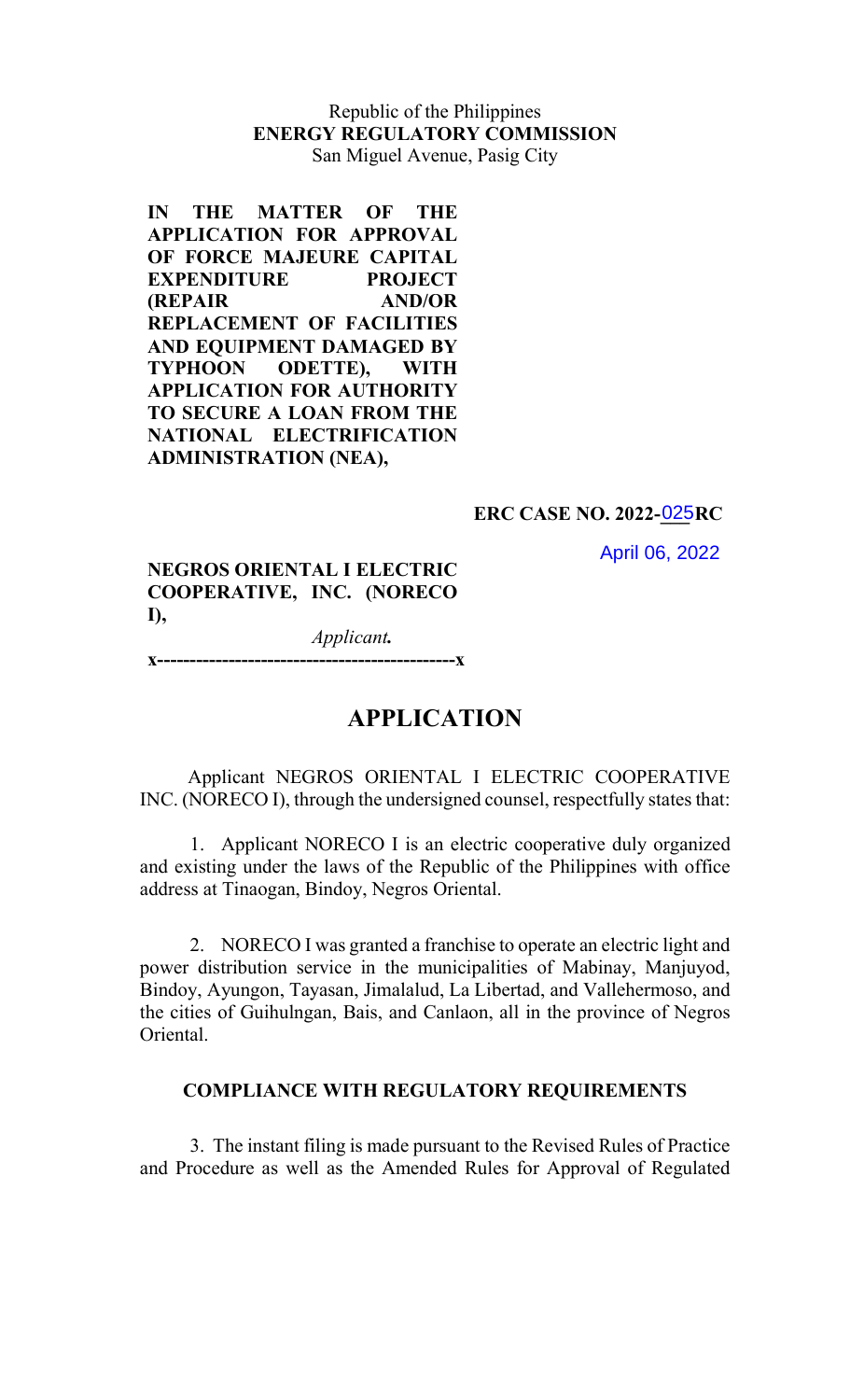Entities' Capital Expenditure Projects (Resolution No. 26, Series of 2009) issued by the Honorable Commission.

4. In compliance with the foregoing, the following documents are attached and made an integral part of this Application.

5. Annex "A" is the Board Resolution issued by NORECO I, this establishes that the filing of this Application was duly authorized by it and the Verification herein was executed by the proper person.

 6. Annexes "B" and "B-1" is the Notice that was properly filed within three (3) months from the occurrence of the force majeure event, in compliance with Article 3.3 of the said Resolution No. 26, as well as the letter of acknowledgment from the Commission.

7. In compliance with Rule 6 of the ERC Revised Rules of Practice and Procedure, NORECO I furnished copies of the Application with all its annexes and accompanying documents. Copies of the proofs of service to the Office of the Municipal Mayor and the Sangguniang Bayan of Bindoy, Negros Oriental and the Office of the Provincial Governor and the Sangguniang Panlalawigan of Negros Oriental are attached as Annexes "C" and its sub markings.

8. Annex "D" and its sub-markings are the proofs that the Application sans Annexes was published in its entirety in a newspaper of general circulation within the franchise area, in compliance with the same Rule 6 of the ERC Revised Rules of Practice and Procedure.

## EXECUTIVE SUMMARY

9. A "Project Application" was prepared, which is attached and made an integral part hereof as Annex "E".

10. The salient provisions are summarized in the following paragraphs.

11. Force Majeure Event. Typhoon Odette (international name "Rai") made landfall at around midnight of 17 December 2021 in La Libertad, Negros Oriental, within the franchise area of NORECO I, carrying with it maximum sustained winds of 175 km/h near the center, gustiness of up to 240km/hr and a central pressure of 935 hPa. This resulted not only in a widespread blackout throughout the region; water supply and communication services were also adversely affected. The province of Negros Oriental immediately declared a state of calamity.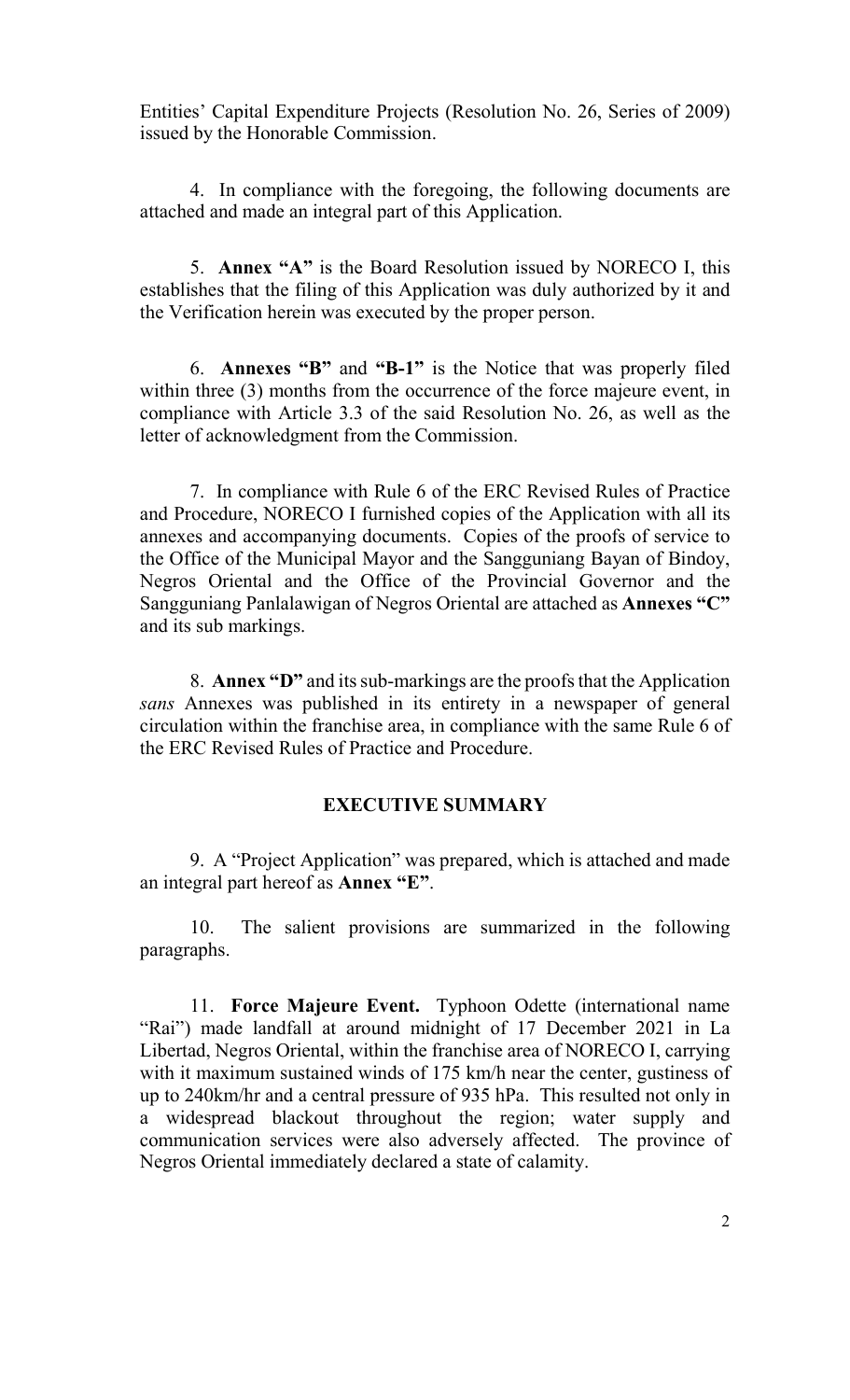12. Project Description. The project consists of the repair and/or replacement of damaged network assets, wireless communication assets, building structures and other equipment including the following:

- a. A total of 5,288 poles were brought down by Typhoon Odette, of which 2,700 poles were heavily damaged and needed replacement. Several units of transformers, kWh meters and conductors also needed replacement.
- b. Seven (7) wireless and radio communication towers were built to interlink the substation and linemen. These towers were brought down by Typhoon Odette, also damaging the installed equipment.
- c. The Cooperative Administration Building was hit by a huge tree. The premises were also flooded because the building was constructed on a river bank. This resulted not only to damaged building structures, but also the destruction of necessary equipment such as the computers and printers required for billing and collection.

13. Justification and/or Benefits of the Project. The repair and restoration of the facilities of NORECO I is necessary to enable it to service its franchise area. The project includes both first priority activities for immediate power restoration and second priority activities to restore nonnetwork facilities necessary to adequately service its consumers and ensure the safety and security of employees.

14. Estimated Project Cost. The estimated total cost of implementation is P172,428,866.93.

15. Project Financing Plan. The proposed force majeure capital expenditure project will be partially financed by a loan of P100,000,000.00 from the National Electrification Administration (NEA) for a term of ten (10) years with 3.25% interest per annum exclusive of Documentary Stamp Tax and a one (1) year grace period. The balance will be sourced from collections through the Reinvestment Fund for Sustainable CAPEX (RFSC).

16. Project Schedule. Immediately after lifting of storm warnings, restoration activities commenced together with the assessment and inventory of damages sustained. In view of the upcoming National Elections, NORECO I targets the restoration of power to all household connections by 30 April 2022, prioritizing schools and barangay halls; a delay in the full restoration of power to residential dwellings is anticipated for external reasons such as the need to relocate houses in locations now considered hazardous.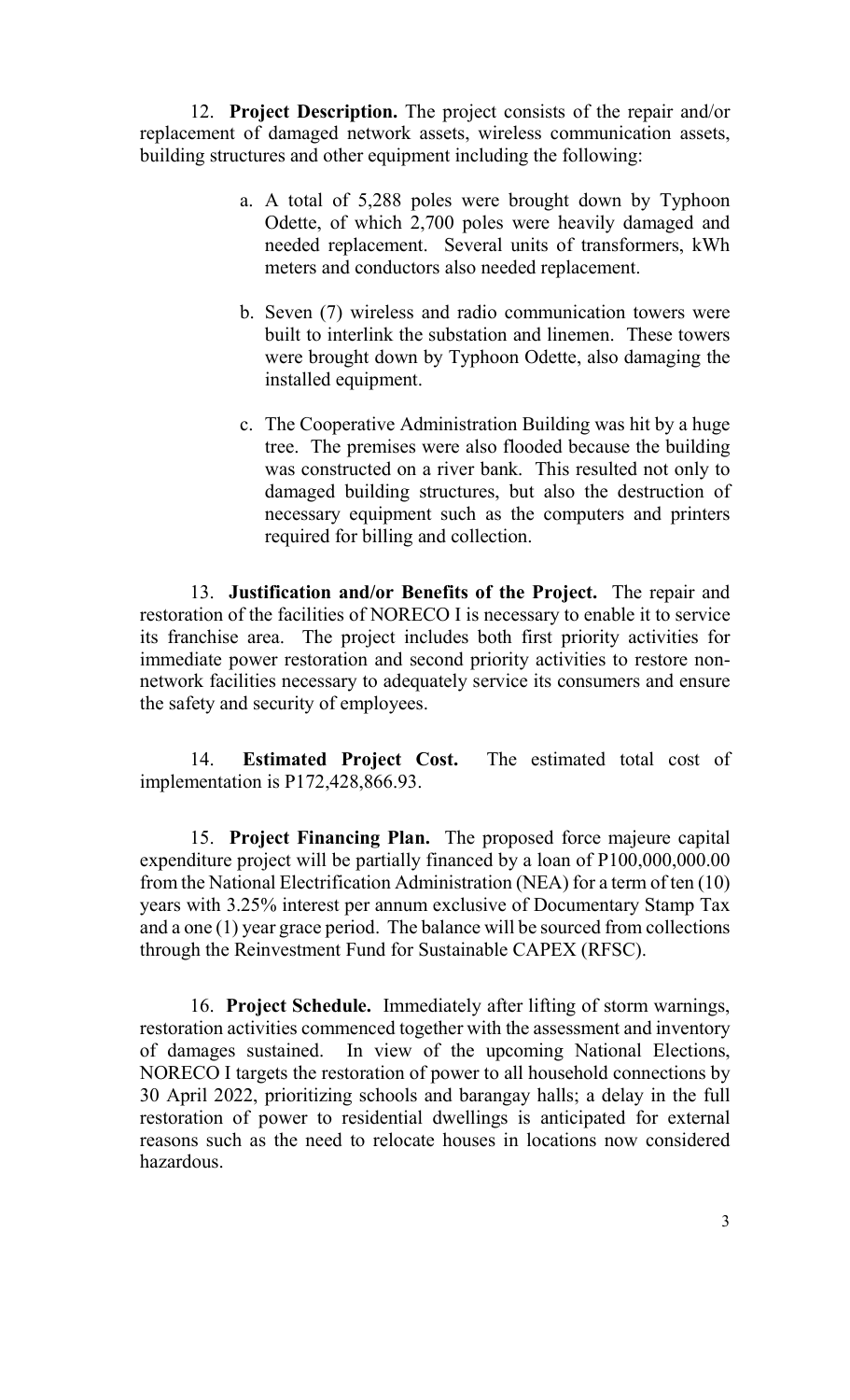17. Rate Impact. The indicative rate of the CAPEX - Force Majeure Event due to Typhoon Odette was based on the computed annual cash flow cost. An average shortfall of 0.4430 was computed for the 2021 to 2022 period indicating the need for additional inflows into the RFSC.

| <b>Particulars</b>                                 | 2021                     | 2022           | <b>TOTAL</b>   |
|----------------------------------------------------|--------------------------|----------------|----------------|
| Actual Energy Sales, kWh                           | 83,408,512               | 82,203,895     | 165,612,406    |
| <b>Current RFSC Rate</b>                           | 0.3439                   | 0.3439         | 0.3439         |
| RFSC balance beginning per AFS, PhP                | 8,881,724                | 9,525,875      | 8,881,724      |
| <b>FUND INFLOWS</b>                                |                          |                |                |
| RFSC Collections, Php                              | 1,813,518                | 28,269,919     | 30,083,438     |
| Loan proceeds from financial institutions, Php     |                          | 100,000,000    | 100,000,000    |
| Total Fund Inflows, PhP                            | 1,813,518                | 128,269,919    | 130,083,438    |
| Available cash for disbursement                    | 10,695,242               | 137,795,794    | 138,965,161    |
| <b>FUND OUTFLOWS</b>                               |                          |                |                |
| CAPEX - Force Majeure, PhP                         |                          | 172,428,867    | 172,428,867    |
| CAPEX cost (2015-2020), PhP                        | 729,145                  | 28,269,919     | 28,269,919     |
| Payment for amortization/s for previous loan (PhP) | 440,222                  | 9,169,054      | 9,609,276      |
| Permit Fee, PhP                                    | $\overline{\phantom{a}}$ | 1,293,217      | 1,293,217      |
| Total Fund Outflows, PhP                           | 1,169,367                | 211,161,056    | 212,330,424    |
| Fund balance ending, PhP, excess/(shortfall)       | 9,525,875                | (73, 365, 262) | (73, 365, 262) |
| Excess/(shortfall) on RFSC, PhP/kWh                | 0.1142                   | (0.8925)       | (0.4430)       |
|                                                    |                          |                |                |

#### **PRAYER**

 WHEREFORE, premises considered, it is most respectfully prayed to this Honorable Commission that a DECISION be rendered APPROVING the instant Application and GRANTING AUTHORITY TO SECURE LOANS to NORECO I to finance the repair and/or replacement of damaged network assets, wireless communication assets, building structures and other equipment arising from Typhoon Odette.

Other just and equitable reliefs are likewise prayed for.

Pasig City, 30 March 2022.